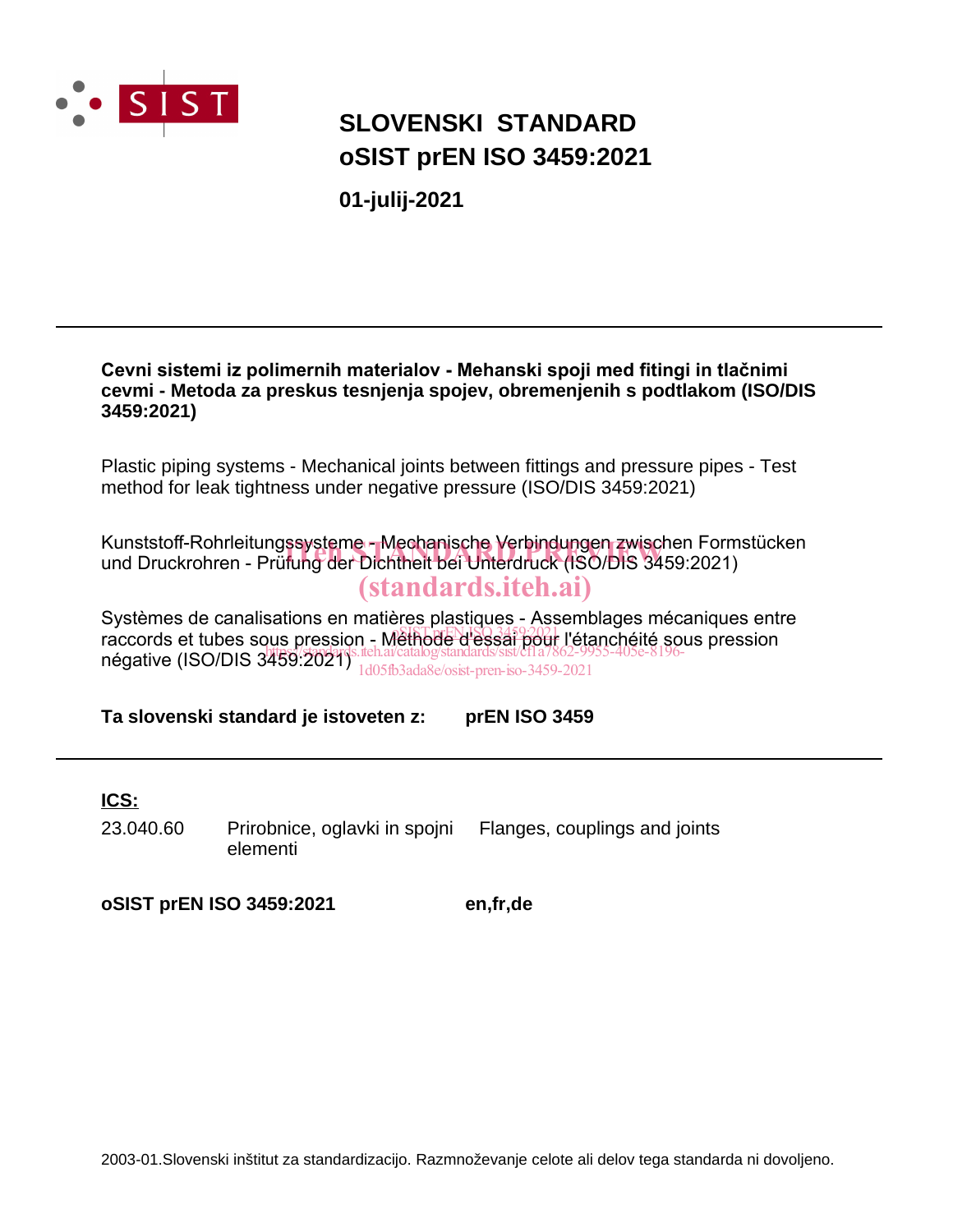**oSIST prEN ISO 3459:2021**

## iTeh STANDARD PREVIEW (standards.iteh.ai)

oSIST prEN ISO 3459:2021 https://standards.iteh.ai/catalog/standards/sist/cf1a7862-9955-405e-8196- 1d05fb3ada8e/osist-pren-iso-3459-2021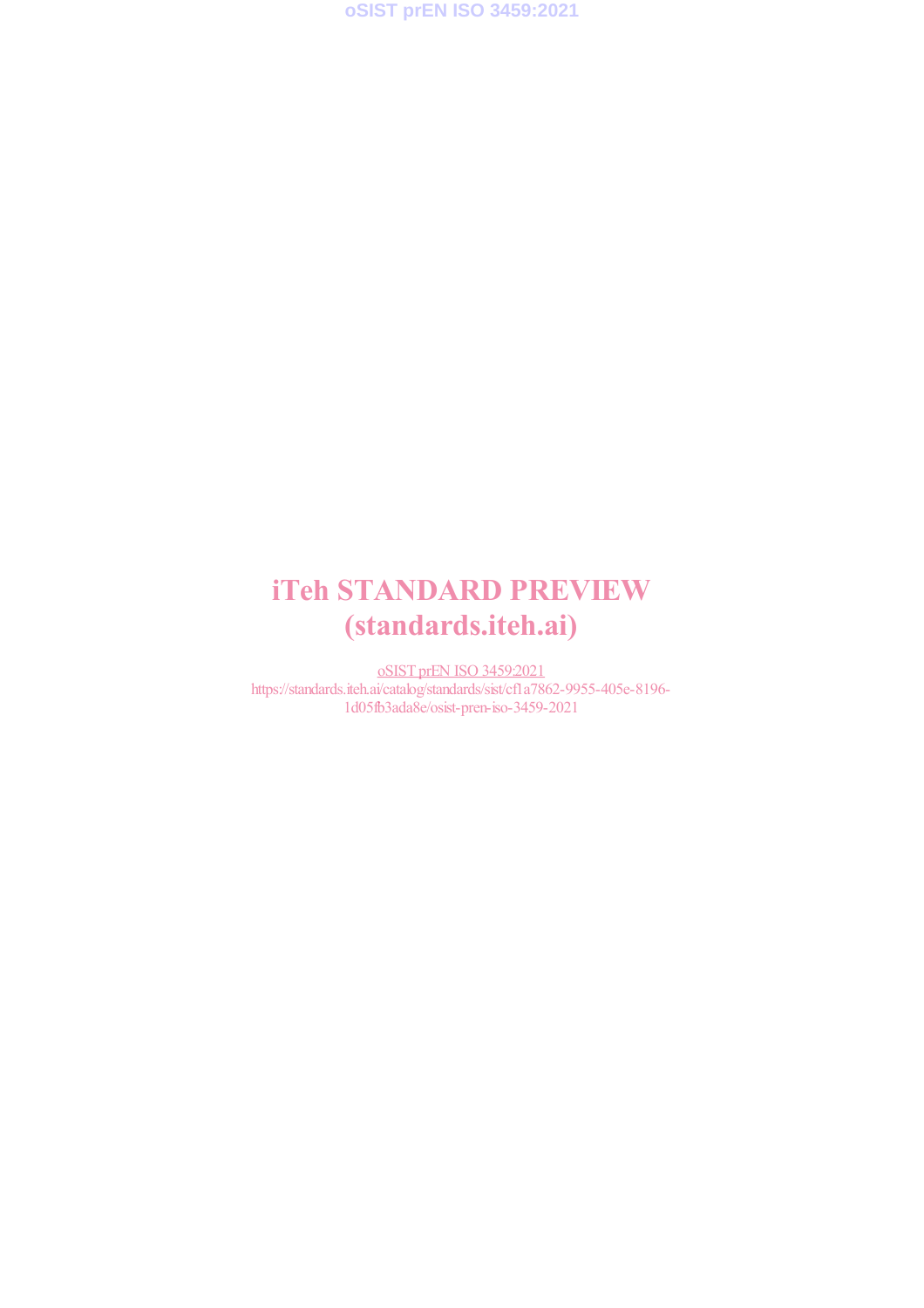# DRAFT INTERNATIONAL STANDARD **ISO/DIS 3459**

ISO/TC **138**/SC **5** Secretariat: **NEN**

**2021-05-20 2021-08-12**

Voting begins on: Voting terminates on:<br>2021-05-20<br>2021-08-12

### **Plastic piping systems — Mechanical joints between fittings and pressure pipes — Test method for leak tightness under negative pressure**

ICS: 23.040.60

## iTeh STANDARD PREVIEW (standards.iteh.ai)

oSIST prEN ISO 3459:2021 https://standards.iteh.ai/catalog/standards/sist/cf1a7862-9955-405e-8196- 1d05fb3ada8e/osist-pren-iso-3459-2021

THIS DOCUMENT IS A DRAFT CIRCULATED FOR COMMENT AND APPROVAL. IT IS THEREFORE SUBJECT TO CHANGE AND MAY NOT BE REFERRED TO AS AN INTERNATIONAL STANDARD UNTIL PUBLISHED AS SUCH.

IN ADDITION TO THEIR EVALUATION AS BEING ACCEPTABLE FOR INDUSTRIAL, TECHNOLOGICAL, COMMERCIAL AND USER PURPOSES, DRAFT INTERNATIONAL STANDARDS MAY ON OCCASION HAVE TO BE CONSIDERED IN THE LIGHT OF THEIR POTENTIAL TO BECOME STANDARDS TO WHICH REFERENCE MAY BE MADE IN NATIONAL REGULATIONS.

RECIPIENTS OF THIS DRAFT ARE INVITED TO SUBMIT, WITH THEIR COMMENTS, NOTIFICATION OF ANY RELEVANT PATENT RIGHTS OF WHICH THEY ARE AWARE AND TO PROVIDE SUPPORTING DOCUMENTATION.

This document is circulated as received from the committee secretariat.

### **ISO/CEN PARALLEL PROCESSING**



Reference number ISO/DIS 3459:2021(E)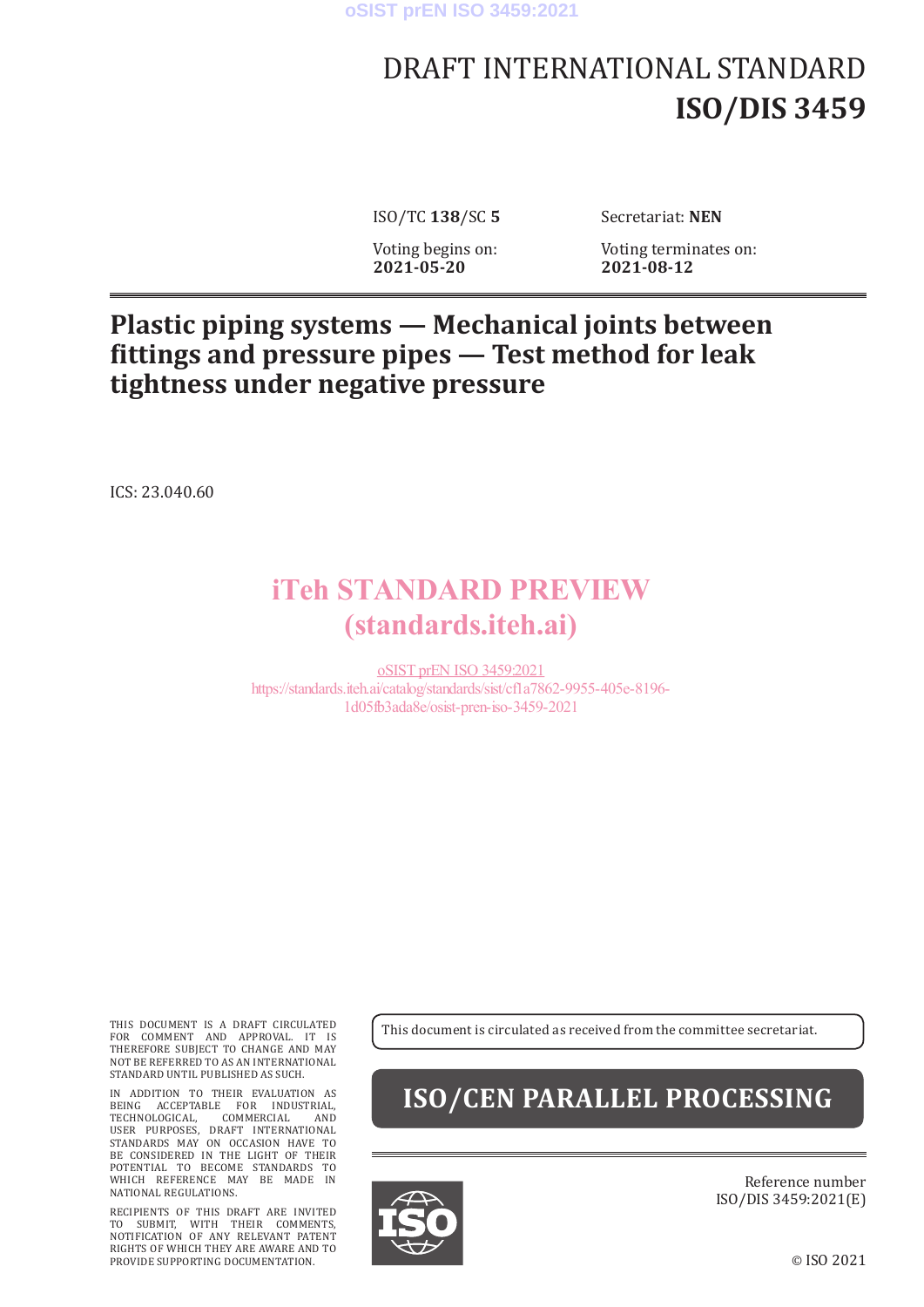## iTeh STANDARD PREVIEW (standards.iteh.ai)

oSIST prEN ISO 3459:2021 https://standards.iteh.ai/catalog/standards/sist/cf1a7862-9955-405e-8196- 1d05fb3ada8e/osist-pren-iso-3459-2021



### **COPYRIGHT PROTECTED DOCUMENT**

#### © ISO 2021

All rights reserved. Unless otherwise specified, or required in the context of its implementation, no part of this publication may be reproduced or utilized otherwise in any form or by any means, electronic or mechanical, including photocopying, or posting on the internet or an intranet, without prior written permission. Permission can be requested from either ISO at the address below or ISO's member body in the country of the requester.

ISO copyright office CP 401 • Ch. de Blandonnet 8 CH-1214 Vernier, Geneva Phone: +41 22 749 01 11 Email: copyright@iso.org Website: www.iso.org Published in Switzerland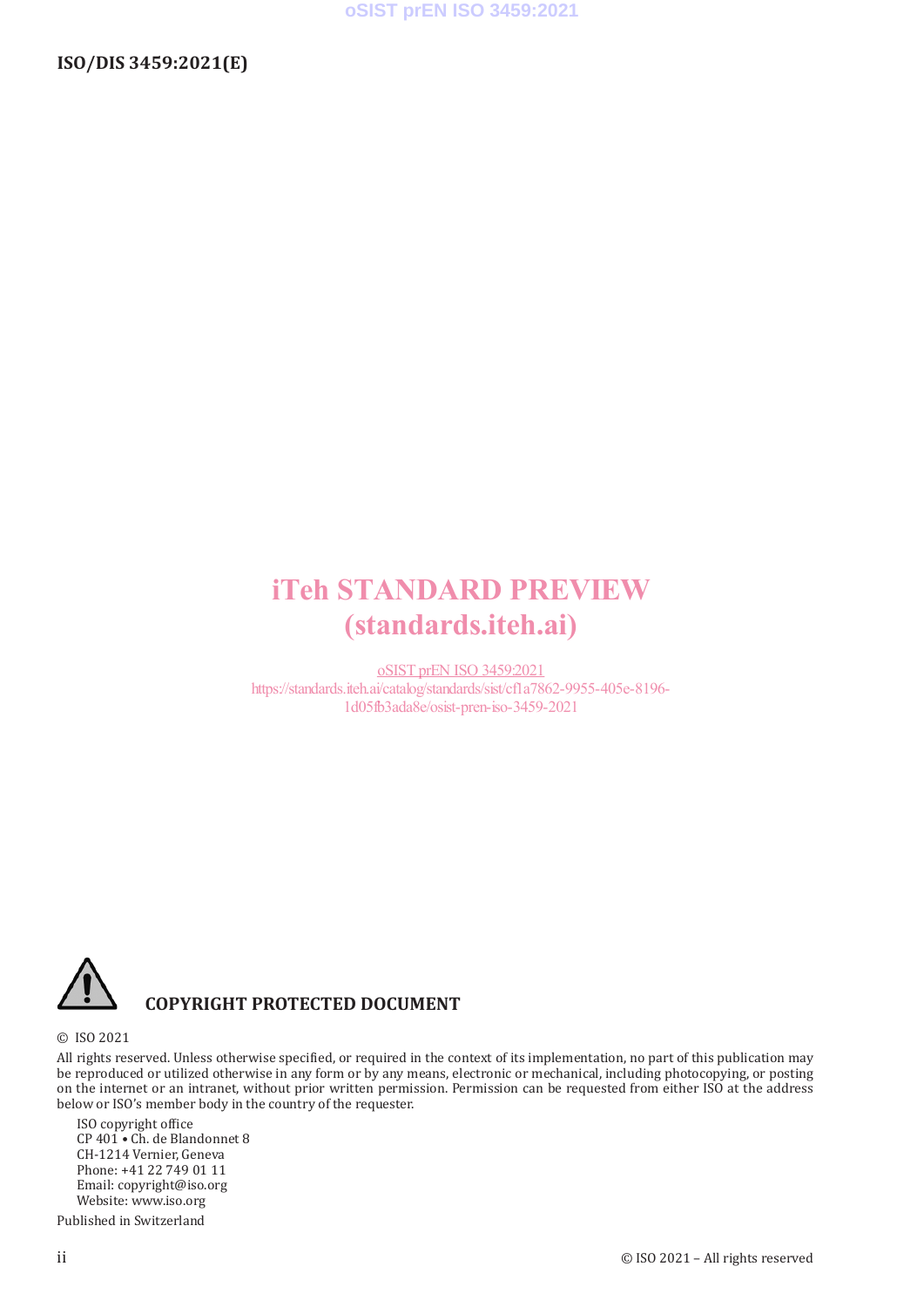### **Contents**

Page

|                                                                                                                                                                                            | $\textbf{Scope} \texttt{} \texttt{} \texttt{} \texttt{} \texttt{} \texttt{} \texttt{} \texttt{} \texttt{} \texttt{} \texttt{} \texttt{} \texttt{} \texttt{} \texttt{} \texttt{} \texttt{} \texttt{} \texttt{} \texttt{} \texttt{} \texttt{} \texttt{} \texttt{} \texttt{} \texttt{} \texttt{} \texttt{} \texttt{} \texttt{} \texttt{} \texttt{} \texttt{} \texttt{} \texttt{} \texttt{$ |  |
|--------------------------------------------------------------------------------------------------------------------------------------------------------------------------------------------|-----------------------------------------------------------------------------------------------------------------------------------------------------------------------------------------------------------------------------------------------------------------------------------------------------------------------------------------------------------------------------------------|--|
|                                                                                                                                                                                            |                                                                                                                                                                                                                                                                                                                                                                                         |  |
| 3                                                                                                                                                                                          |                                                                                                                                                                                                                                                                                                                                                                                         |  |
|                                                                                                                                                                                            |                                                                                                                                                                                                                                                                                                                                                                                         |  |
| 5                                                                                                                                                                                          | Test parameters and requirements <b>and the contract of the contract of the contract of the contract of the contract of the contract of the contract of the contract of the contract of the contract of the contract of the cont</b>                                                                                                                                                    |  |
| 6                                                                                                                                                                                          |                                                                                                                                                                                                                                                                                                                                                                                         |  |
|                                                                                                                                                                                            |                                                                                                                                                                                                                                                                                                                                                                                         |  |
| 8                                                                                                                                                                                          |                                                                                                                                                                                                                                                                                                                                                                                         |  |
| 9                                                                                                                                                                                          |                                                                                                                                                                                                                                                                                                                                                                                         |  |
| 10                                                                                                                                                                                         |                                                                                                                                                                                                                                                                                                                                                                                         |  |
| Annex A (normative) Test parameters <b>Election Contract A</b> (normative) Test parameters <b>Election Contract A</b> (normative) Test parameters <b>Election Contract A</b> (normative) 6 |                                                                                                                                                                                                                                                                                                                                                                                         |  |

## **iTeh STANDARD PREVIEW** (standards.iteh.ai)

oSIST prEN ISO 3459:2021 https://standards.iteh.ai/catalog/standards/sist/cf1a7862-9955-405e-8196-1d05fb3ada8e/osist-pren-iso-3459-2021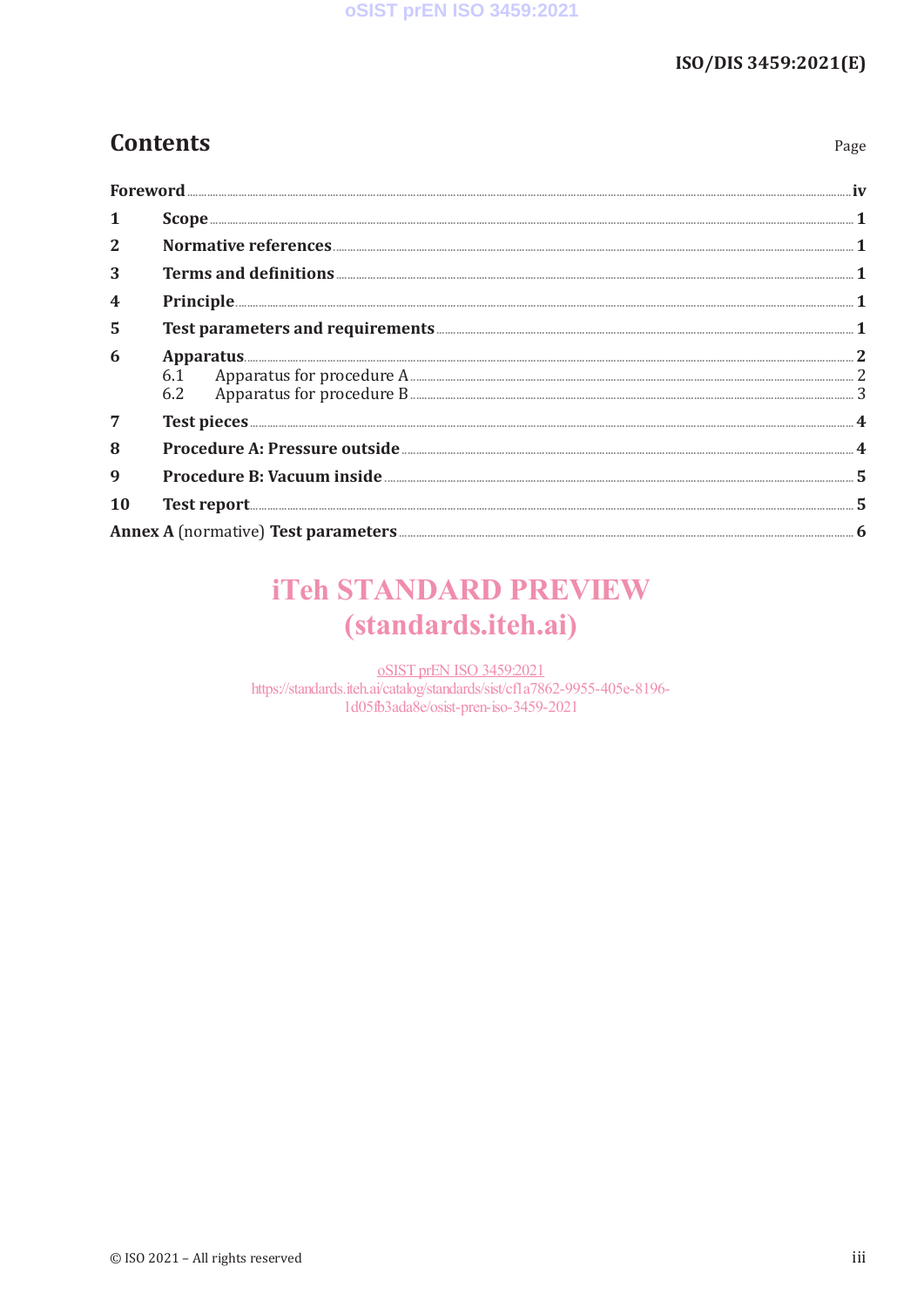### **Foreword**

ISO (the International Organization for Standardization) is a worldwide federation of national standards bodies (ISO member bodies). The work of preparing International Standards is normally carried out through ISO technical committees. Each member body interested in a subject for which a technical committee has been established has the right to be represented on that committee. International organizations, governmental and non-governmental, in liaison with ISO, also take part in the work. ISO collaborates closely with the International Electrotechnical Commission (IEC) on all matters of electrotechnical standardization.

The procedures used to develop this document and those intended for its further maintenance are described in the ISO/IEC Directives, Part 1. In particular, the different approval criteria needed for the different types of ISO documents should be noted. This document was drafted in accordance with the editorial rules of the ISO/IEC Directives, Part 2 (see www.iso.org/directives).

Attention is drawn to the possibility that some of the elements of this document may be the subject of patent rights. ISO shall not be held responsible for identifying any or all such patent rights. Details of any patent rights identified during the development of the document will be in the Introduction and/or on the ISO list of patent declarations received (see www.iso.org/patents).

Any trade name used in this document is information given for the convenience of users and does not constitute an endorsement.

For an explanation of the voluntary nature of standards, the meaning of ISO specific terms and expressions related to conformity assessment, as well as information about ISO's adherence to the<br>World Trade Organization (WTO) principles in the Technical Barriers to Trade (TBT), see www.iso.org/ World Trade Organization (WTO) principles in the Technical Barriers to Trade (TBT), see www.iso.org/ iso/foreword.html. (standards.iteh.ai)

This document was prepared by Technical Committee ISO/TC 138, *Plastics pipes, fittings and valves for the transport of fluids*, Subcommittee SC 5, *General properties of pipes, fittings and valves of plastic for the transport of fluids*, Subcommittee SC 5, *General properties of pipes, fittings and valves of plastic* of the transport by fame, these specifications and basic specifications. 9955-405e-8196-<br>materials and their accessories <sup>15</sup> Test methods and basic specifications. 1d05fb3ada8e/osist-pren-iso-3459-2021

This third edition cancels and replaces the second edition (ISO 3459:2015), which has been technically revised.

The main changes compared to the previous edition are as follows:

- references to diameters > 63 mm are deleted;
- a change in vacuum pressure that can be considered to be leak tight is introduced;
- editorial changes have been introduced.

Any feedback or questions on this document should be directed to the user's national standards body. A complete listing of these bodies can be found at www.iso.org/members.html.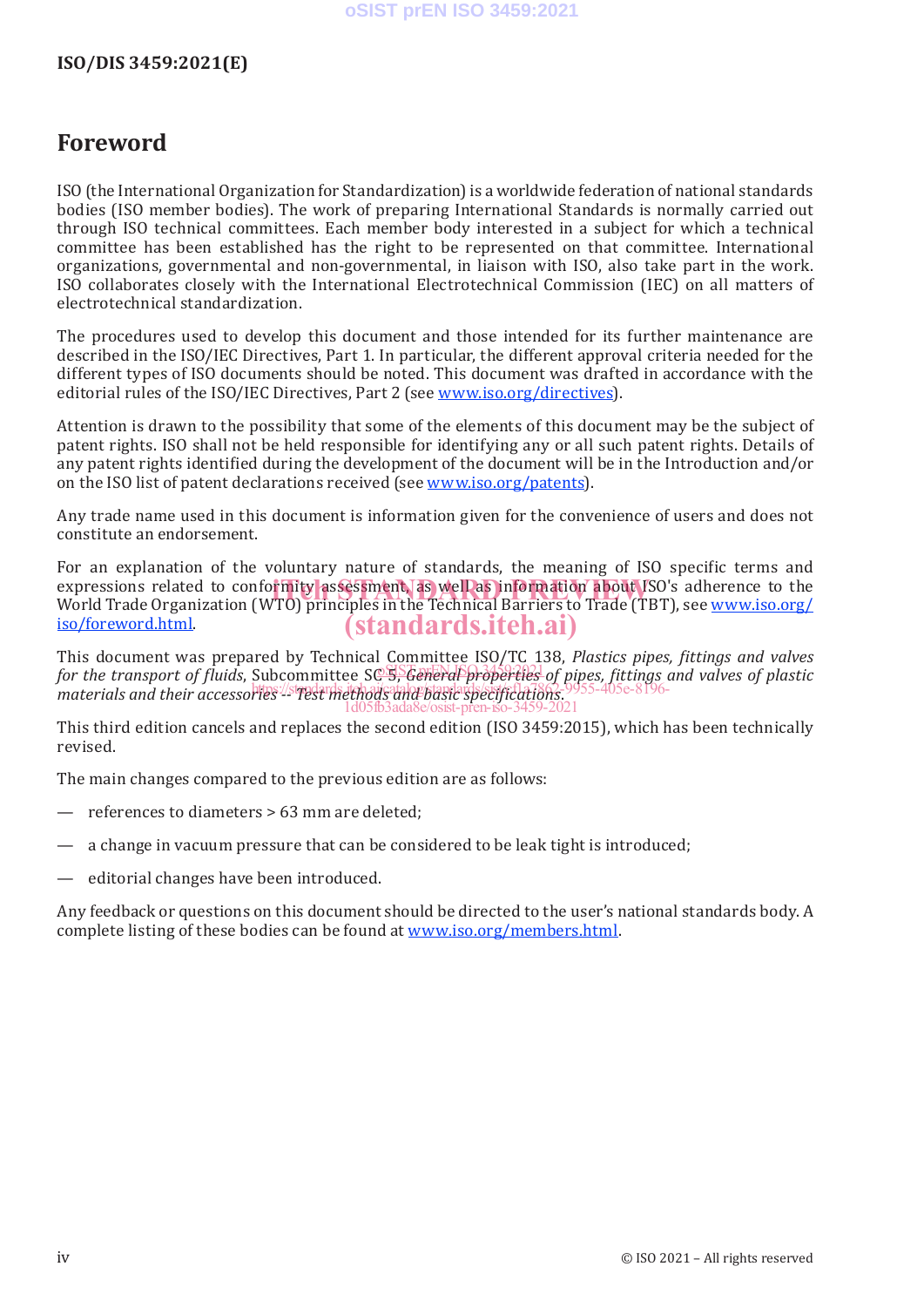### **DRAFT INTERNATIONAL STANDARD ISO/DIS 3459:2021(E)**

### **Plastic piping systems — Mechanical joints between fittings and pressure pipes — Test method for leak tightness under negative pressure**

**WARNING — Persons using this document should be familiar with normal laboratory practice, if applicable. The use of this International Standard may involve hazardous materials, operations, and equipment. This International Standard does not purport to address all of the safety concerns, if any, associated with its use. It is the responsibility of the user of this International Standard to establish appropriate safety and health practices and determine the applicability of regulatory limitations prior to use.**

### **1 Scope**

This International Standard specifies two methods of testing for checking the leaktightness of assembled joints between mechanical fittings and plastic pressure pipes with diameters up to and including 63 mm. The test applies regardless of the design and material of the fitting used for jointing plastics pipe.

This test method is not applicable to fusion-welded joints.

### iTeh STANDARD PREVIEW

## **2 Normative references** (standards.iteh.ai)

There are no normative references in this document.

**3 Terms and definitions** 1d05fb3ada8e/osist-pren-iso-3459-2021oSIST prEN ISO 3459:2021 https://standards.iteh.ai/catalog/standards/sist/cf1a7862-9955-405e-8196-

No terms and definitions are listed in this document.

ISO and IEC maintain terminological databases for use in standardization at the following addresses:

- ISO Online browsing platform: available at https://www.iso.org/obp
- IEC Electropedia: available at https://www.electropedia.org/

### **4 Principle**

Checking of the leaktightness of an assembled joint when submitted to external pressure greater than the pressure within the pipe.

For measurements where the external hydraulic pressure is greater than the atmospheric pressure within the pipe, procedure A shall be used.

For measurements with vacuum inside the pipe segment and an atmospheric pressure outside the pipe, procedure B shall be used.

### **5 Test parameters and requirements**

The test parameters of the standard which refers to this test standard shall be used and the requirements shall be fulfilled. If one or more parameters are not given in the referring International Standard, the ones given in Annex A shall apply.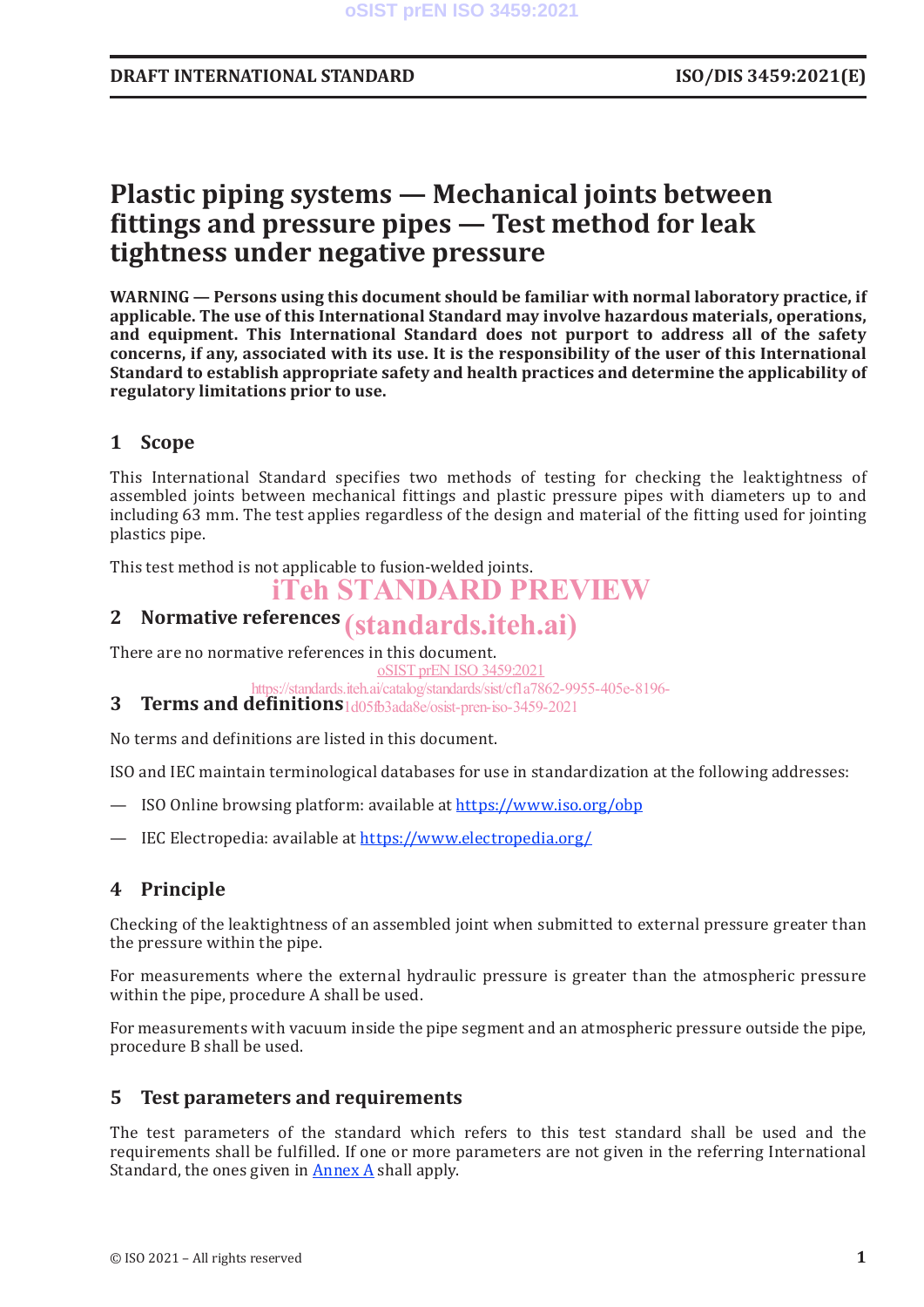The following test parameters should be given by the standard which refers to this test standard:

- a) test medium;
- b) test pressure (bar or MPa);
- c) test duration (h);
- d) test temperature (°C);
- e) free length (mm).

### **6 Apparatus**

#### **6.1 Apparatus for procedure A**

**6.1.1** A suitable apparatus for procedure A is shown in Figure 1.

**6.1.2 Enclosed tank**, capable of being used at the appropriate test pressure and receiving the test specimen. The ends of the test specimen shall pass through the walls of the tank, so that the inside of the pipe is open to the atmosphere and the connecting pipes are in axial alignment. The assembly shall be arranged so as to enable any leakage to be detected within the test specimen.

**6.1.3** Pressure source, connected to the tank and capable of raising and maintaining the specified water pressure with an accuracy of +0.05 bar water pressure with an accuracy of  $\pm 0.05$  bar.

### (standards.iteh.ai)

**6.1.4 Pressure measuring device**, capable of checking conformity of the test pressure. oSIST prEN ISO 3459:2021 https://standards.iteh.ai/catalog/standards/sist/cf1a7862-9955-405e-8196- 1d05fb3ada8e/osist-pren-iso-3459-2021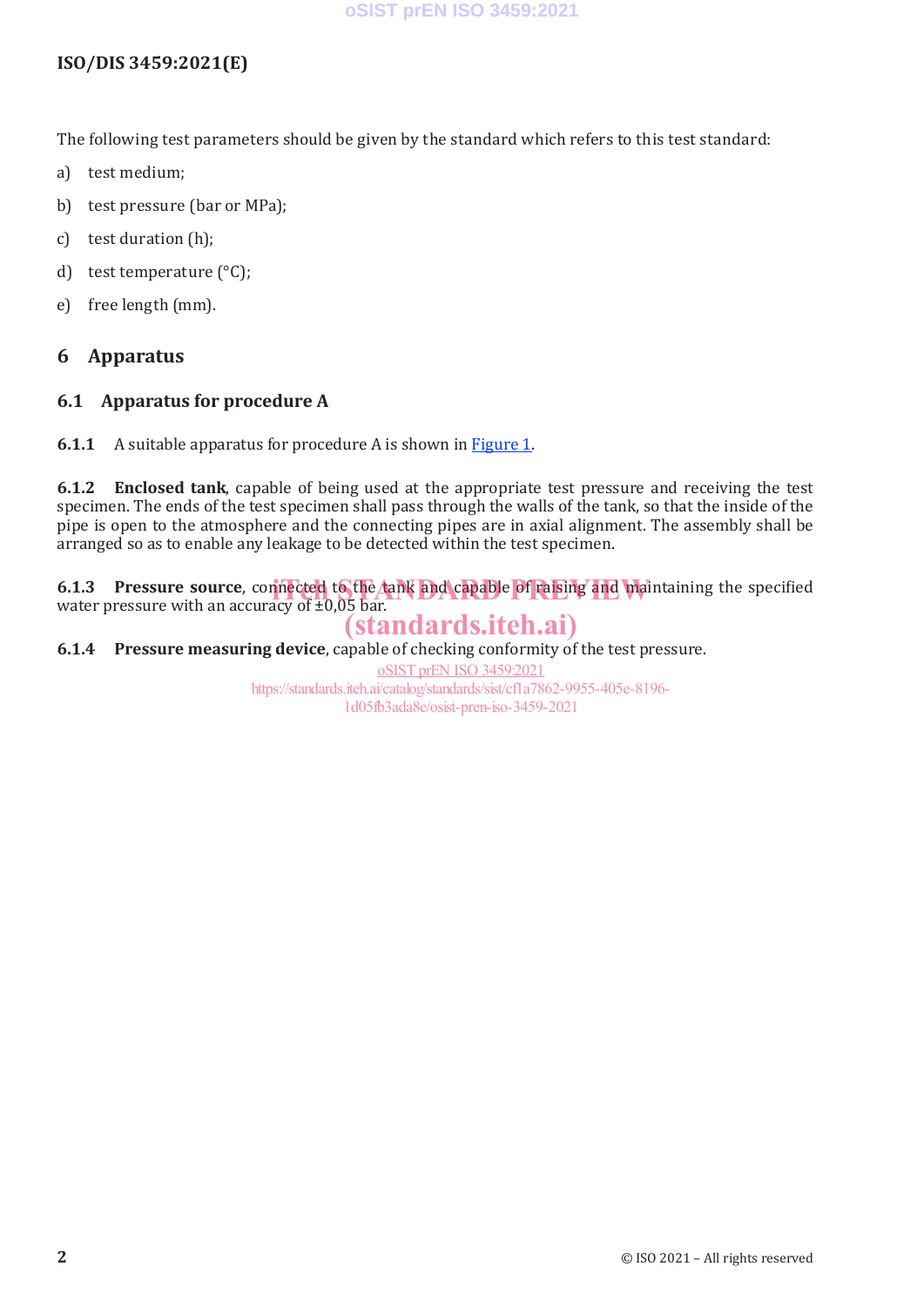



### **Figure 1 — Typical apparatus**

### **6.2 Apparatus for procedure B**

**6.2.1** A typical test arrangement for Procedure B is shown in Figure 2.

**6.2.2 Vacuum source (pump)**, capable of producing in the test piece the partial vacuum specified in the referring standard.

**6.2.3 Vacuum pressure measurement device**, capable of measuring the pressure in the test piece with an accuracy of  $\pm 0.01$  bar.

**6.2.4 Shut-off valve**, to isolate the test piece from the vacuum source.

**6.2.5 Thermometer(s)**, capable of checking conformity to the specified test temperature.